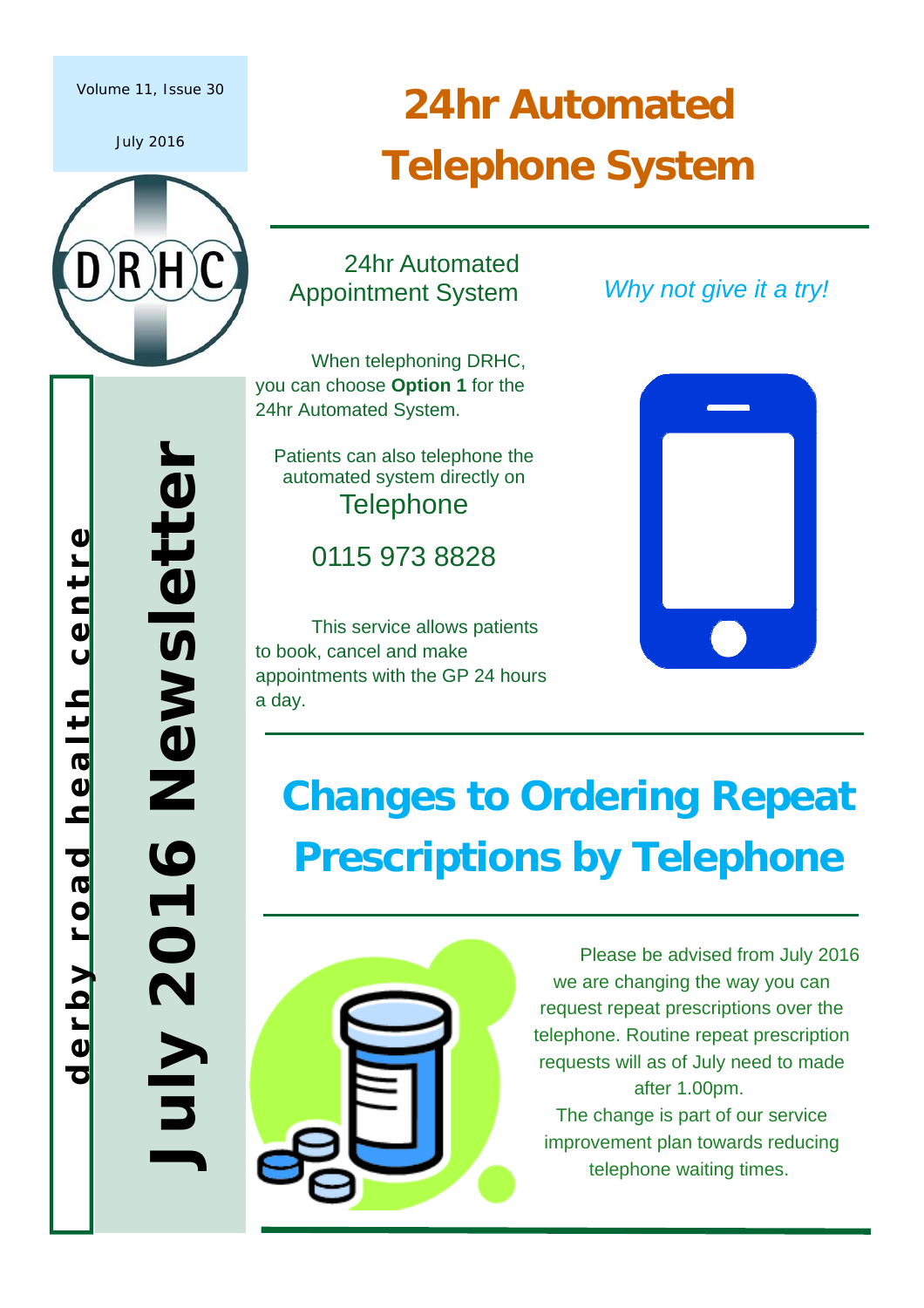### **WHAT IS: THE PATIENT PARTICIPATION GROUP?**



 We have a small patient group but are always looking for members to join and welcome feedback from patients .

 The group meet 2-3 times a year to discuss patient needs and the services we provide. We are constantly looking at different ways to improve the patient experience and this forum gives the group the opportunity to have their say and offer improvements and suggestions.

 Your commitment is purely on a voluntary basis and you can give as little or as much time as you wish! Why not join us for a cup of tea/coffee and a chat! If you are interested, please leave your contact details with reception.

 The group has recently joined NAPP, the National Association of Patient Participation, and are looking at new ways to develop the group in support of patients and working towards improved communication between patients and the practice.

Next Meeting—



# to be advised

#### **Our Contact Details:**

**Derby Road Health Centre 336 Derby Road, Lenton, Nottingham NG7 2DW**

**Tel: 0115 89 65001 www.drhc.org.uk ncccg.contact-drhc@nhs.net** 

**Derby Road Health Centre has a sister practice Grange Farm Medical Centre in Bilborough. They are on Tremayne Road, Nottingham. NG8 4HQ Tel: 0115 8965 002 www.gfmc.org.uk**